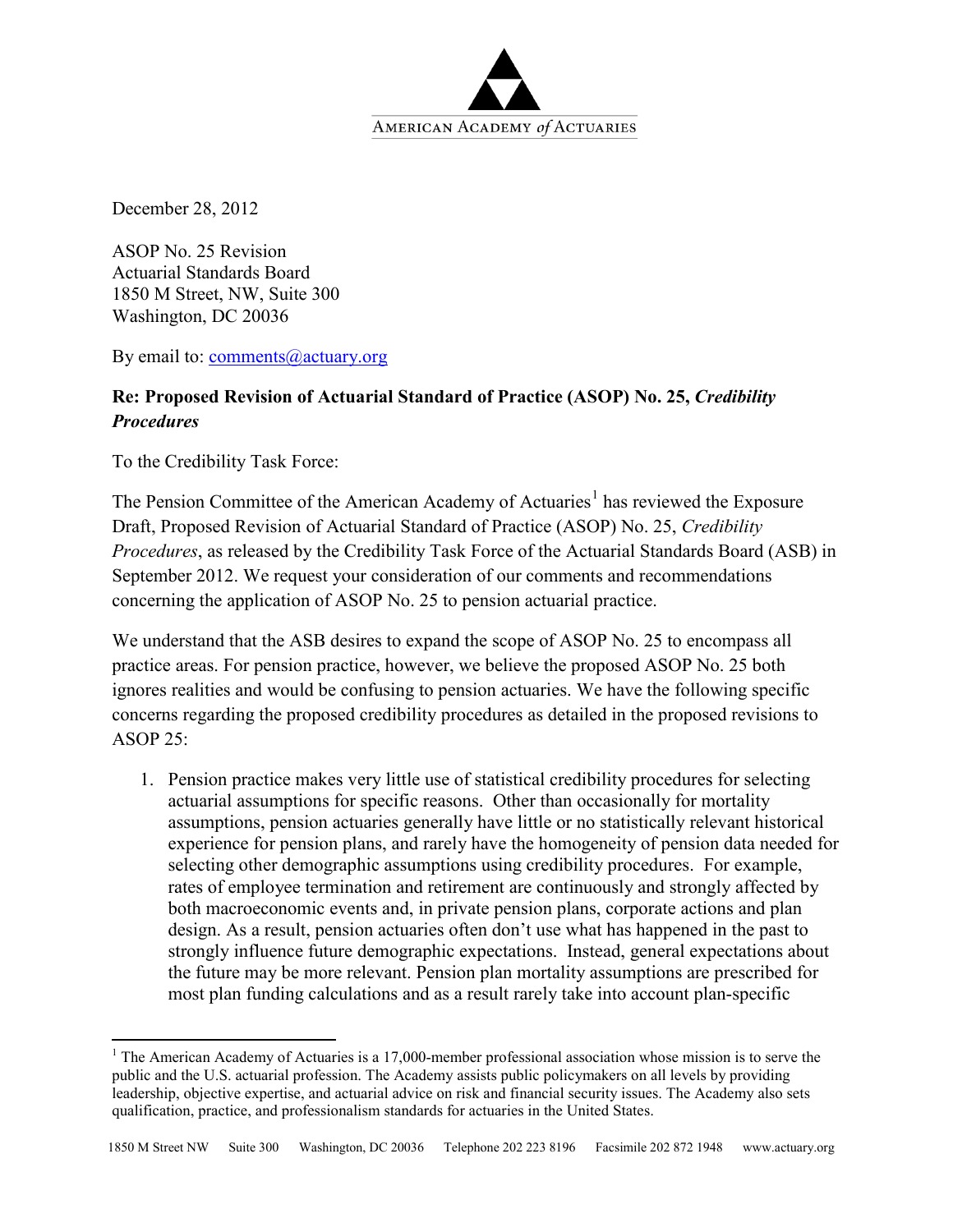experience. And in other circumstances, sufficient mortality data relevant to a participant group is rare and actuaries usually default to variations on standard tables.

- 2. ASOP No. 35, *[Selection of Demographic and Other Noneconomic Assumptions for](http://www.actuarialstandardsboard.org/pdf/asops/asop035_152.pdf)  [Measuring Pension Obligations](http://www.actuarialstandardsboard.org/pdf/asops/asop035_152.pdf)*, is the long-established standard of assumption setting for pension practice. ASOP No. 35 uses the word "credible" in a less mathematically rigorous way than in the ASOP No. 25 Exposure Draft and does not deal with statistical credibility procedures at all (consistent with our comments in item 1 above). Having ASOP No. 25 apply to pension practice with different standards than in ASOP No. 35 will lead to ambiguities and confusion and may result in pension actuaries overlooking ASOP No. 25 because it is not cross referenced in ASOP No. 35.
- 3. In addition to ASOP No. 35, the Pension Committee of the American Academy of Actuaries has issued a practice note (*Selecting and Documenting Mortality Assumptions*) discussing current and emerging practice in selecting a mortality assumption, which was most recently updated in October, 2011. This practice note includes information about how pension actuaries might consider using credibility in the rare circumstances when it is warranted.
- 4. Section 3.2 of ASOP No. 25 specifies that "The actuary should be familiar with and consider various methods of determining credibility." As noted above, since pension actuaries generally don't need to use statistical credibility as described in ASOP No. 25, they are not typically familiar with most of these methods of determining statistical credibility and have not needed to be familiar with them to practice as a pension actuary.
- 5. Based on our reading, the ASOP No. 25 Exposure Draft doesn't unequivocally require anything other than that the actuary be aware of credibility procedures and consider alternatives. If the Board's goal is to expand knowledge of credibility procedures generally, we think that it would be more effective if the profession provided focused education campaigns with examples relevant to each area of practice. In addition, Academy practice councils may want to draft practice notes on the issue.
- 6. While doing nothing about credibility procedures is, arguably, compliant with the proposed ASOP No. 25 and what most pension actuaries might initially do after considering credibility, we doubt the usefulness of issuing a Standard that encourages doing nothing.

In summary, we believe that for pension practice, the proposed Standard is confusing, conflicts with ASOP No. 35, ignores the realities and current best practices of pension assumption setting, and assumes far more understanding and use of statistical credibility methods than is needed for pension practice. We urge the ASB to resolve the ambiguities that ASOP No. 25 would create vis-à-vis ASOP No. 35 by referring pension actuaries to the provisions of ASOP No. 35 in ASOP No. 25 and exempting pension actuaries from ASOP No. 25. ASOP No. 35 is currently the standard for selecting demographic assumptions for measuring pension obligations and, if needed, credibility procedures appropriate to pension practice should be addressed there. On a longer-term basis, consideration can be given to convergence of the two standards; however, that will require significant effort, time and education to accomplish.

\*\*\*\*\*\*\*\*\*\*\*\*\*\*\*\*\*\*\*\*\*